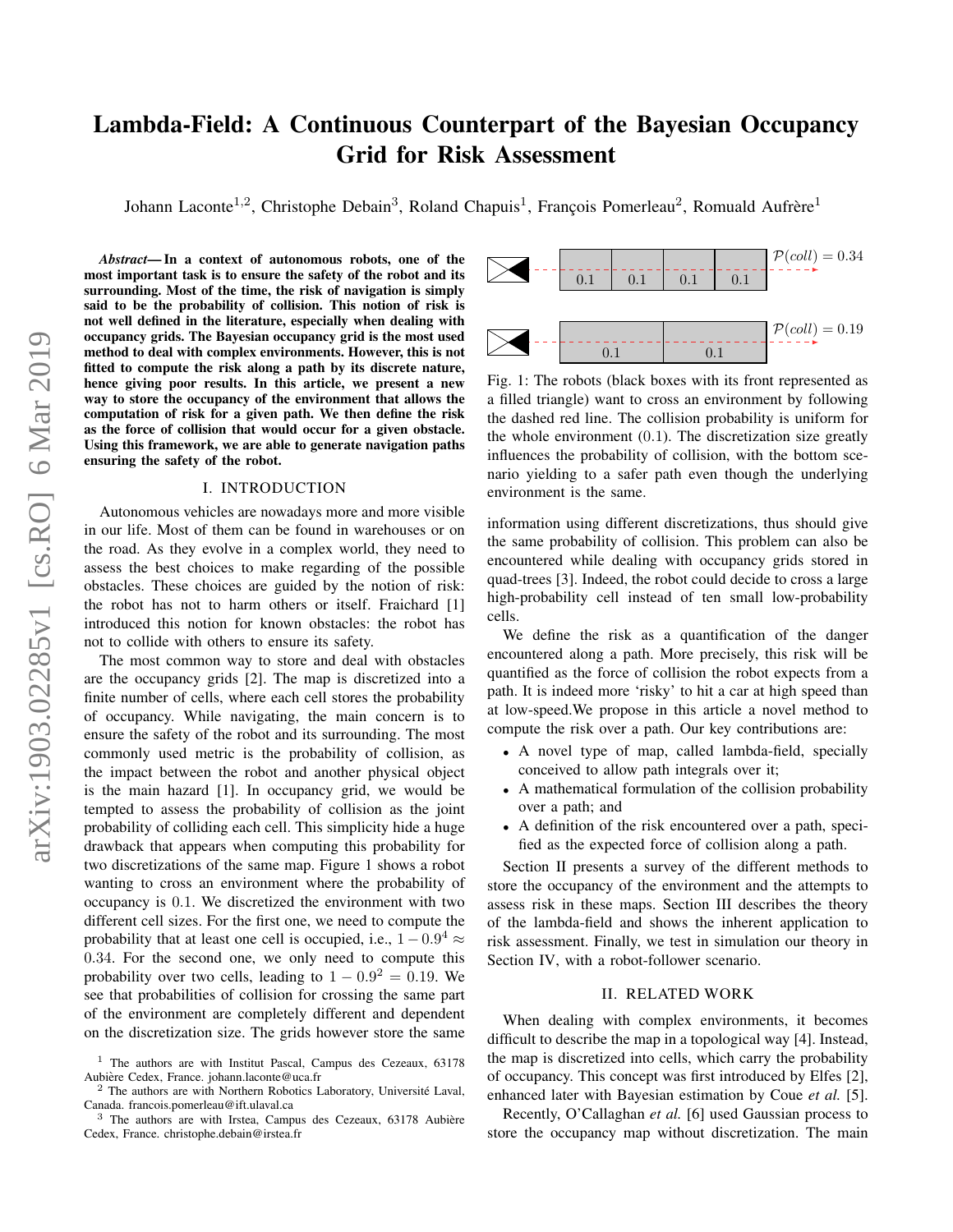drawback of this method is the processing complexity which can be quite expensive. Senanayake *et al.* [7] introduced the concept of Hilbert maps, mainly to overcome the problems encountered while using Gaussian process. However, these techniques do not allow any good formulation of the probability of collision along a path. We hence present in this article a new way to store the occupancy of an environment, in a fashion that allows the computation of collision risk.

The most commonly measure of risk is the time-tocollision (TTC) introduced by Lee [8]. This approach however assumes that all the obstacles are known and non probabilistic. Laugier *et al.* [9] demonstrated some of its limitations.

Another approach is to cluster the obstacles, as done by Althoff *et al.* [10] and Fulgenzi *et al.* [11]. That way, the probability of collision is the union of the probability of collision to each obstacle. As it is very tempting, the clustering and target-tracking is still an open problem. Furthermore, the probability of collision to static objects is not addressed. The notion of risk is indeed limited to moving obstacles, that are often considered as known. Fraichard [1] presented in this fashion a model of risk and safety, but for dynamic environments and known obstacles.

To our best of our knowledge, the notion of risk along a path has not been well-defined, as well as a way to compute it. We hence propose a new framework to allow computation of a risk (i.e., danger) along a path.

Works about planning in uncertain maps are relatively limited: the map is often assumed to contain only free and occupied cells (as done in Gerkey *et al.* [12] for example). Indeed, the developed metrics of risk along a path in Bayesian occupancy grid lack of physical meaning. It is hence difficult to know at which point the robot should stop, and a hard threshold is defined. Missiuro *et al.* [13] adapted the framework proposed by Kavraki *et al.* [14] to cope with uncertainty in topological maps. The work is however not easily transposable to Bayesian occupancy grids. Rummelhard *et al.* [15] defined the risk as the probability to collide with a specific area, as well as the maximum value of collision over the collided cells. This approach was mainly developed to overcome the limitations of the Bayesian occupancy grid. Heiden *et al.* [16] proposed a way to plan trajectories in Bayesian occupancy grid using product integrals. Nevertheless, the last two metrics lack of a physical meaning. Our method extends their works, adding a physical meaning to the risk value, as well as taking into account the size of the robot.

## III. THEORETICAL FRAMEWORK

The key concept of the lambda-field is its capability to assess the probability of collision inside a subset of the environment in which the robot evolves. It relies on the mathematical theory of the Poisson point process. This process counts the number of events which have happened given a certain period or area, depending of the mathematical space. In our case, we want to count the number of the event 'collision' which could occur given a path (i.e., a subset of  $\mathbb{R}^2$ ).

For a positive real-valued field  $\lambda(x)$ ,  $x \in \mathbb{R}^2$ , the probability to encounter at least one collision in a path  $P \subset \mathbb{R}^2$ is

$$
\mathbb{P}\left(\text{coll}|\mathcal{P}\right) = 1 - \exp\left(-\int_{\mathcal{P}} \lambda(x) \, \mathrm{d}x\right). \tag{1}
$$

Nonetheless, it is both impossible to compute and store the field  $\lambda(x)$ . We hence discretize our field into cells in a similar fashion to Bayesian occupancy grids. Under the assumption that the cells are small enough, the probability of collision can be approximated by

$$
\mathbb{P}\left(\text{coll}|\mathcal{P}\right) \approx 1 - \exp\left(-\Lambda(\mathcal{C})\right), \quad \Lambda(\mathcal{C}) = \mathcal{A} \sum_{c_i \in \mathcal{C}} \lambda_i \quad (2)
$$

for a path P crossing the cells  $C = \{c_0, \ldots, c_N\}$ , where each cell  $c_i$  has an area of A and an associated lambda  $\lambda_i$ , which is the intensity of the cell. The higher that lambda is, the most likely an obstacle is in this cell.

Using this representation, we hereby see that the probability of collision is not dependent on the size of the cells. It is indeed the same to compute the probability of collision for crossing two cells of area  $A/2$  or one cell of area A for a constant  $\lambda$ . Figure 2 gives an example of a path the robot might take, as well as the underlying cells (of area  $0.04 \text{ m}^2$ ) it crosses. The robots crosses 58 cells with  $\lambda_i = 0.1$  and one cell with  $\lambda_i = 2$ : using Equation 2, the probability of collision is evaluated at  $1 - \exp(-0.04(58 \cdot 0.1 + 1 \cdot 2)) \approx$ 0.27.



Fig. 2: The robot (black boxes with its front represented as a filled triangle) wants to go to the position in red. In blue, the actual path the robot might take. Each cell has an area of  $0.04 \,\mathrm{m}^2$ . Using the Equation 2, the probability of collision in this path is 0.27.

## *A. Computation of the field*

As we established a new approach to represent the occupancy of an environment, we need to develop a way to compute dynamically the lambdas. We assume that the robot is equipped with a lidar sensor, which gives us a list of cells crossed by beams without collision, and another list of cells where the beams collided. Also, we chose to represent the uncertainty of the sensor in a fashion that differs from the standard forward models [2], given three variables:

•  $\mathcal{E}_k$ , the region of error of the lidar for the beam  $b_k$ with its associated area  $e_k$ . It represents the accuracy of the sensor, and can be of any shape: it means that the true position of the obstacle is within the region  $\mathcal{E}_k$ , centered on the obstacle measurement from the beam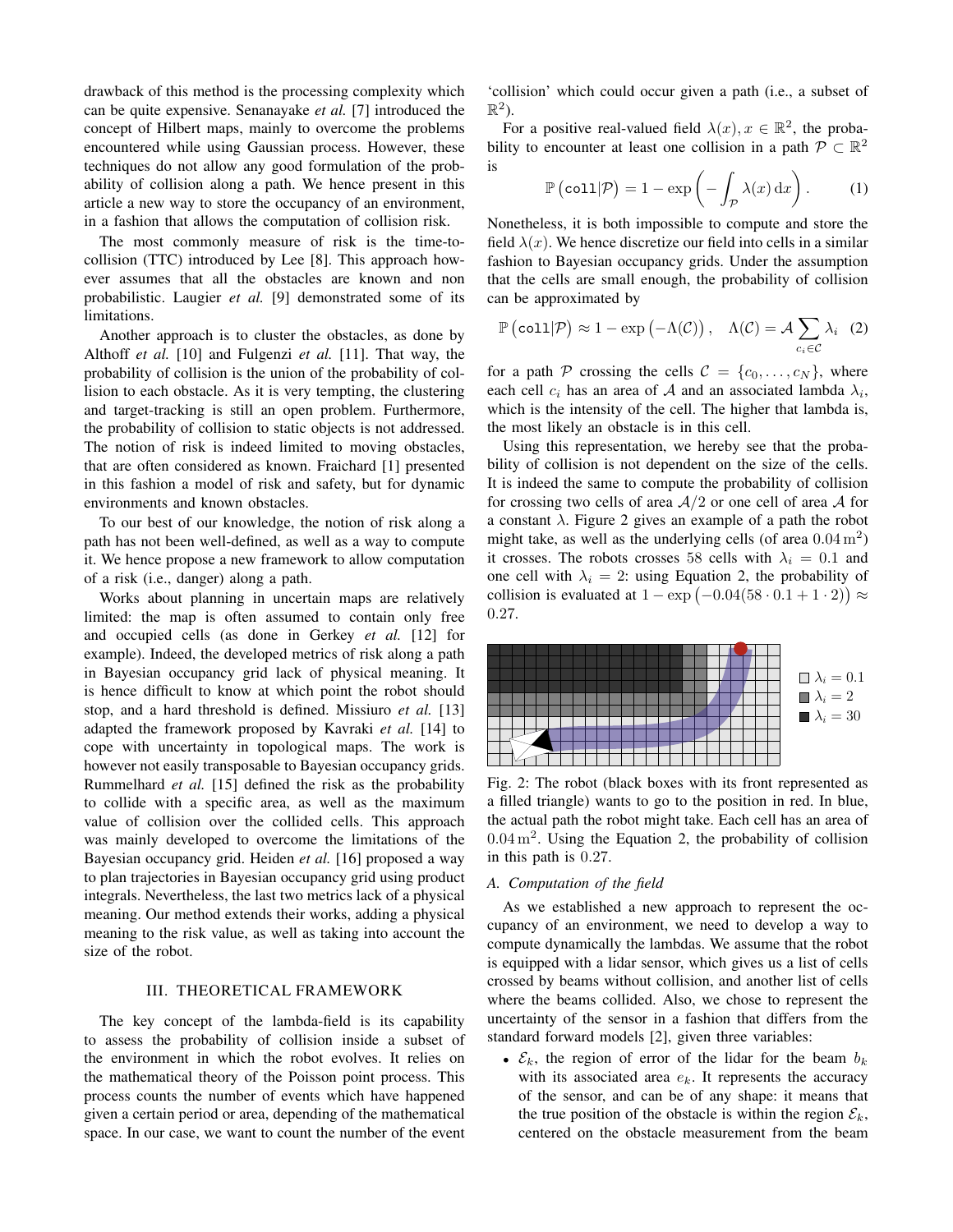$b_k$ . We chose to set the shape and size of  $\mathcal{E}_k$  constant for every measurements. We thus have  $e_k = e$  for all beams.

- $p_m$ , the probability of rightfully read 'miss' for a cell (i.e., the cell is not in the region of error  $\mathcal{E}_k$ ). The quantity  $1 - p_m$  hence gives the probability to read 'miss' for a cell that should be in the region of error  $\mathcal{E}_k$ .
- $p_h$ , the probability of rightfully read 'hit' for a cell (i.e., the cell is in the region of error  $\mathcal{E}_k$ ). The quantity  $1-p_h$ hence gives the probability to read 'hit' for a cell that is empty. The probability  $p_h$  is for example much lower when the sensor is in the rain, as many readings comes from the raindrops.

We can directly convert a Bayesian occupancy grid into a lambda-field. To do so, we need to give a meaning to the probability of occupancy contained in every cell, which is not dependent on the size of the cell. Otherwise the  $\lambda$  deduced from the probability of occupancy would be dependent on the size of the cell, hence losing all purpose. A valid approach is to say that the probability  $p$  means that we would have the probability  $p$  of colliding if the cell had an area of  $e$ . Indeed, it means that we are sure that every lidar reading truly hit this cell. Mathematically speaking, we would have for any cell c with a Bayesian probability p the corresponding  $\lambda$ , defined as

$$
\mathbb{P}\left(\text{coll}|c\right) = 1 - \exp\left(-\int_{\mathcal{E}} \lambda \,dx\right) = p
$$
  

$$
\Leftrightarrow \lambda = -\frac{\ln(1-p)}{e}.
$$
 (3)

Nevertheless, it is far more efficient and logical to directly fill the lambdas from the lidar's data. We developed an approximate closed-form from the Expectation-Maximization algorithm. We want to find the combination of  $\lambda = {\lambda_i}$ that maximizes the expectation of the  $K$  beams the lidar has shot since the beginning. For each lidar beam  $b_k$ , the beam crossed without collision the cells  $m \in \mathcal{M}_k$  and hit an obstacle contained in the cells  $h \in \mathcal{E}_k$ . The log-likelihood of the beam  $b_k$  is

$$
\mathcal{L}(b_k|\lambda) = \ln \left[ \exp \left( -\Lambda(\mathcal{M}_k) \right) \left( 1 - \exp \left( -\Lambda(\mathcal{E}_k) \right) \right) \right]. \tag{4}
$$

The log-likelihood of  $K$  lidar beams is then

 $\mathbf{r} \times \mathbf{r}$ 

$$
\mathcal{L}(\lbrace b_k \rbrace_{0:K-1} | \lambda) = \sum_{k=0}^{K-1} \mathcal{L}(b_k | \lambda)
$$
  
= 
$$
\sum_{k=0}^{K-1} \left[ -\Lambda(\mathcal{M}_k) + \ln \left( 1 - \exp \left( -\Lambda(\mathcal{E}_k) \right) \right) \right].
$$
 (5)

We want to maximize this quantity, hence nullify its derivative since the function is concave. The derivative of the log-likelihood equals to

$$
\frac{\partial \mathcal{L}(\{b_k\}_{0:K-1}|\lambda)}{\partial \lambda_i} = -m_i \cdot \mathcal{A} + \sum_{k=0}^{K-1} \frac{\mathcal{A}}{\exp\left(\sum_{h \in \mathcal{E}_k} \lambda_h\right) - 1},\tag{6}
$$

where  $m_i$  stands for the number of times the cell  $c_i$  has been counted as 'miss'.

We can approximate this equation with the assumption that the variation of lambda inside the region of error of the lidar is small enough to be negligible. Thus, for each  $\lambda_i$  we have

$$
\sum_{h \in \mathcal{E}_k} \lambda_h \approx e \lambda_i. \tag{7}
$$

Using this approximation, the derivative becomes

$$
\frac{\partial \mathcal{L}(\{b_k\}_{0:K-1}|\lambda)}{\partial \lambda_i} \approx -m_i \cdot \mathcal{A} + h_i \frac{\mathcal{A}}{\exp(e\lambda_i) - 1}, \quad (8)
$$

where  $h_i$  is the number of times the cell  $c_i$  has been counted as 'hit' (i.e., was in the region of error of the sensor).

Finally, we can find the zero of this derivative for each lambda, leading to

$$
\Leftrightarrow \lambda_i = \frac{1}{e} \ln \left( 1 + \frac{h_i}{m_i} \right). \tag{9}
$$

This closed-form allows very a quick computation of the lambda field. We also see that the formula does not depend on the size of the cells, as expected.

## *B. Confidence intervals*

In the same way as Agha-mohammadi [17], we define the notion of confidence over the values in the lambda-field. Indeed, the robot should not be as confident over a certain path if the cells have been read one time or one hundred times. For each cell  $c_i$ , we seek the bounds  $\lambda_L$  and  $\lambda_U$  such that

$$
\mathbb{P}(\lambda_L \le \lambda_i \le \lambda_U) \ge 95\%
$$
  

$$
\Leftrightarrow \mathbb{P}(\lambda_L \le \frac{1}{e} \ln \left(1 + \frac{h_i}{m_i}\right) \le \lambda_U) \ge 95\%.
$$
 (10)

Using the relation  $h_i = M - m_i$  where M is the number of times the cell has been measured, we can rewrite the above equation as

$$
\mathbb{P}(K_L \le h_i \le K_U) \ge 95\%,\tag{11}
$$

such that

$$
\lambda_L = \frac{1}{e} \ln \left( \frac{K_L}{M - K_L} + 1 \right)
$$
  
\n
$$
\lambda_U = \frac{1}{e} \ln \left( \frac{K_U}{M - K_U} + 1 \right).
$$
\n(12)

The quantity  $h_i$  can be seen as a sum of two binomial variables:

$$
h_i = \bar{h} + (m_i - \bar{m}), \qquad \bar{h} \sim \mathbb{B}(p_h, h_i)
$$
  
=  $\bar{h} + \bar{w} \qquad \bar{w} \sim \mathbb{B}(1 - p_m, m_i),$  (13)

where h (resp.  $\bar{m}$ ) is the number of times the sensor rightfully read a 'hit' out of the  $h_i$  trials (resp. read a 'miss' out of the  $m_i$  trials). The quantity  $(m_i - \bar{m})$  is hence the number of times the sensor wrongfully read 'hit' instead of 'miss'.

The distribution of  $h_i$  is not binomial but a Poisson binomial distribution with poor behaviors in terms of computation. Since the Poisson binomial distribution satisfies the Lyapunov central limit theorem, we can approximate its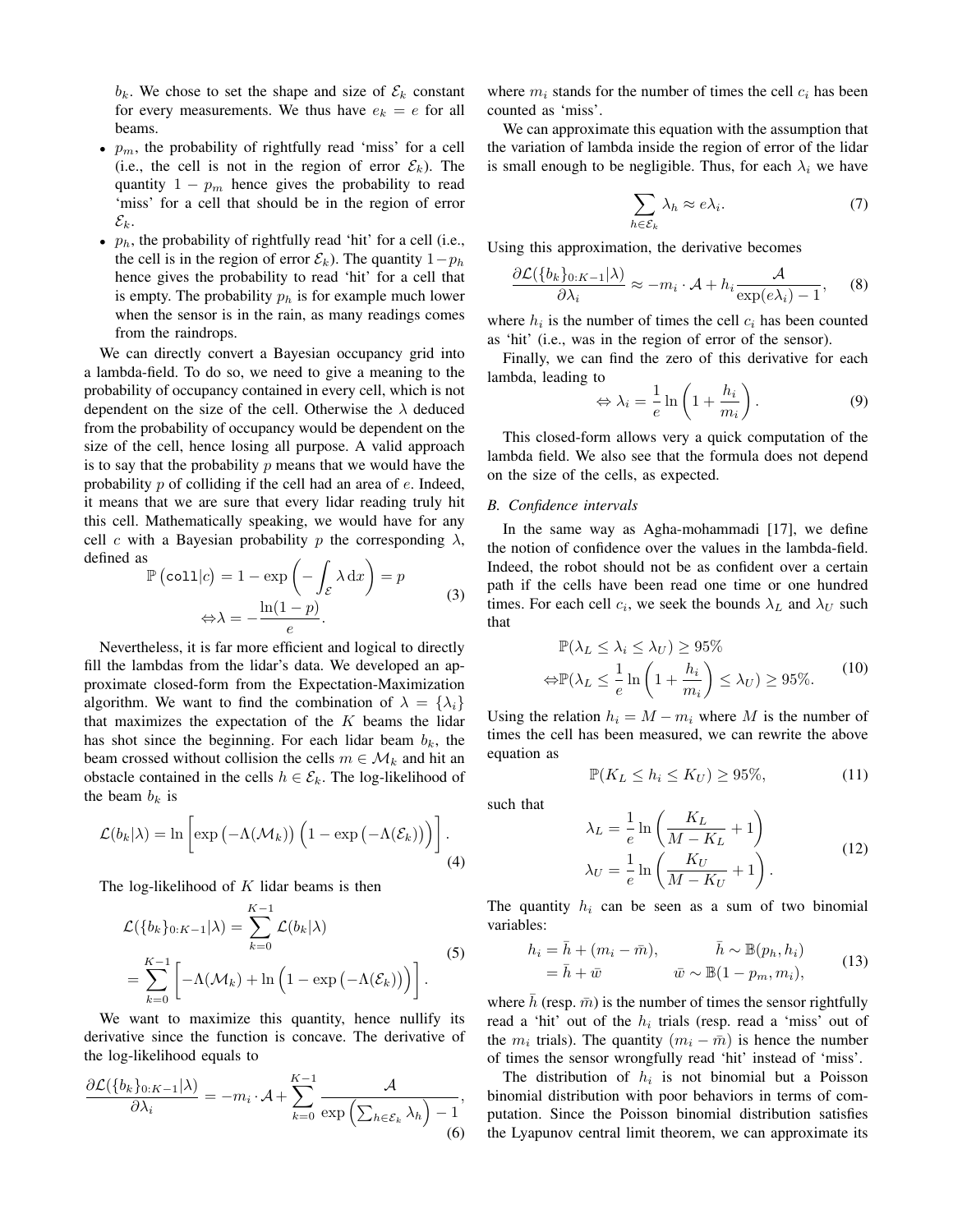distribution with a Gaussian distribution of same mean and variance:  $u - h \cdot n_1 + m \cdot (1 - n)$ 

$$
\mu = n_i p_h + m_i (1 - p_m),
$$
  
\n
$$
\sigma^2 = h_i (1 - p_h) p_h + m_i (1 - p_m) p_m.
$$
\n(14)

We can then have the bounds at 95%, with

$$
K_L = \mu + \sigma \sqrt{2} \,\text{erf}^{-1} (2 \cdot 0.025 - 1) \approx \mu - 1.96\sigma,
$$
  
\n
$$
K_U = \mu + \sigma \sqrt{2} \,\text{erf}^{-1} (2 \cdot 0.975 - 1) \approx \mu + 1.96\sigma
$$
 (15)

where erf(·) is the standard gaussian error function.  $\lambda_L$  and  $\lambda_U$  are then retrieved from  $K_L$  and  $K_U$  using Equation 12.

Figure 3 shows examples of behavior of the confidence intervals for different confidences. The lidar measures an empty cell  $c_i$ . The confidence interval quickly decrease as the number of readings 'miss' increases. At the fortieth measurement, the lidar misreads and returns a 'hit' for the cell. The confidence interval grows around the expected lambda computed with Equation 9 before reconverging.



Fig. 3: Convergence of the confidence intervals for a free cell  $c_i$ . At the fortieth measurement, the sensor misread the cell and return a 'hit'. The confidence interval grows around the expected  $\lambda_i$  before re-converging.

## *C. Risk assessment*

As said before, the motivation of the lambda-fields is its ability to compute path integral, hence a risk along a path. For a path P crossing the cells  $C = \{c_i\}_{0:N}$  in order, the probability distribution over the lambda-field is

$$
f(a) = \exp\left(n\mathcal{A}\lambda_n - \mathcal{A}\sum_{i=0}^{n-1} \lambda_i\right) \cdot \lambda_n \cdot \exp(-a\lambda_n) \tag{16}
$$

where  $n = |a/A|$  and  $|\cdot|$  is the floor function. The variable a denotes the area the robot has already crossed. Figure 4 shows an example of the probability density for a given path on a lambda-field: when the robot goes though highlambda cells, the cumulative distribution probability quickly increases to one. This can be easily proved as integrating  $f(a)$  over a certain path P crossing the cells C gives the probability of encountering at least one collision:

$$
\mathbb{P}\left(\text{coll}|\mathcal{P}\right) = \int_{\mathcal{P}} f(a) da = 1 - \exp\left(-\Lambda(\mathcal{C})\right). \tag{17}
$$

We can then define the expectation of a function  $r(\cdot)$  over the path:



Fig. 4: Example of lambda field the robot crosses (in green), with the associated probability distribution  $f(a)$  (in blue) and cumulative probability distribution  $F(a)$  (in orange).

$$
\mathbb{E}[r(X)] = \int_{\mathcal{P}} f(a)r(a) da \qquad (18)
$$

The random variable  $X$  denotes the position (i.e., area) at which the first event 'collision' occurs. Most of the time, the cells are small enough to assume that the function  $r(\cdot)$  is constant inside each cell. Using this assumption, we simplify the above equation to

$$
\mathbb{E}[r(X)] = \sum_{i=0}^{N} r(\mathcal{A}i) \cdot \exp\left(-\mathcal{A}\sum_{j=0}^{i-1} \lambda_j\right) \left(1 - \exp\left(-\mathcal{A}\lambda_i\right)\right),\tag{19}
$$

for a path  $P$  going through the cells  ${c_i}_{0:N}$ .

In our case, we are interested in the risk of a certain path. In other words, the function  $r(\cdot)$  will be the risk encountered at each instant or position.

We chose to model the risk as the force of collision if the collision occurred at the area a, which is

$$
r(a) = m_R \cdot v(a), \tag{20}
$$

where  $m_R$  is the mass of the robot, and  $v(a)$  is its velocity at the area  $a$ . One can note that it is quite easy to convert  $a$ into the curvilinear abscissa, which is far more convenient to link to the speed. For a robot of width  $w$  which has crossed an area a, its curvilinear abscissa s equals to

$$
s = \frac{a}{w}.\tag{21}
$$

This metric, fast to process, assumes that every obstacle the robot might encounter has an infinite mass. It means that if the robot collides with an obstacle, the resulting collision would lead the robot to stop (i.e., losing a momentum of  $m \cdot v$ ).

More complicated metrics can of course be developed. One can think of the maximum of force of collision (i.e., loss/gain of momentum) between the robot and the obstacle of mass  $m<sub>o</sub>$ . This metric is particularly interesting to quantify the fact that, for a same speed, colliding a pedestrian is more 'risky' than hitting a car. It needs however to associate a mass to every cell, which can be difficult to do.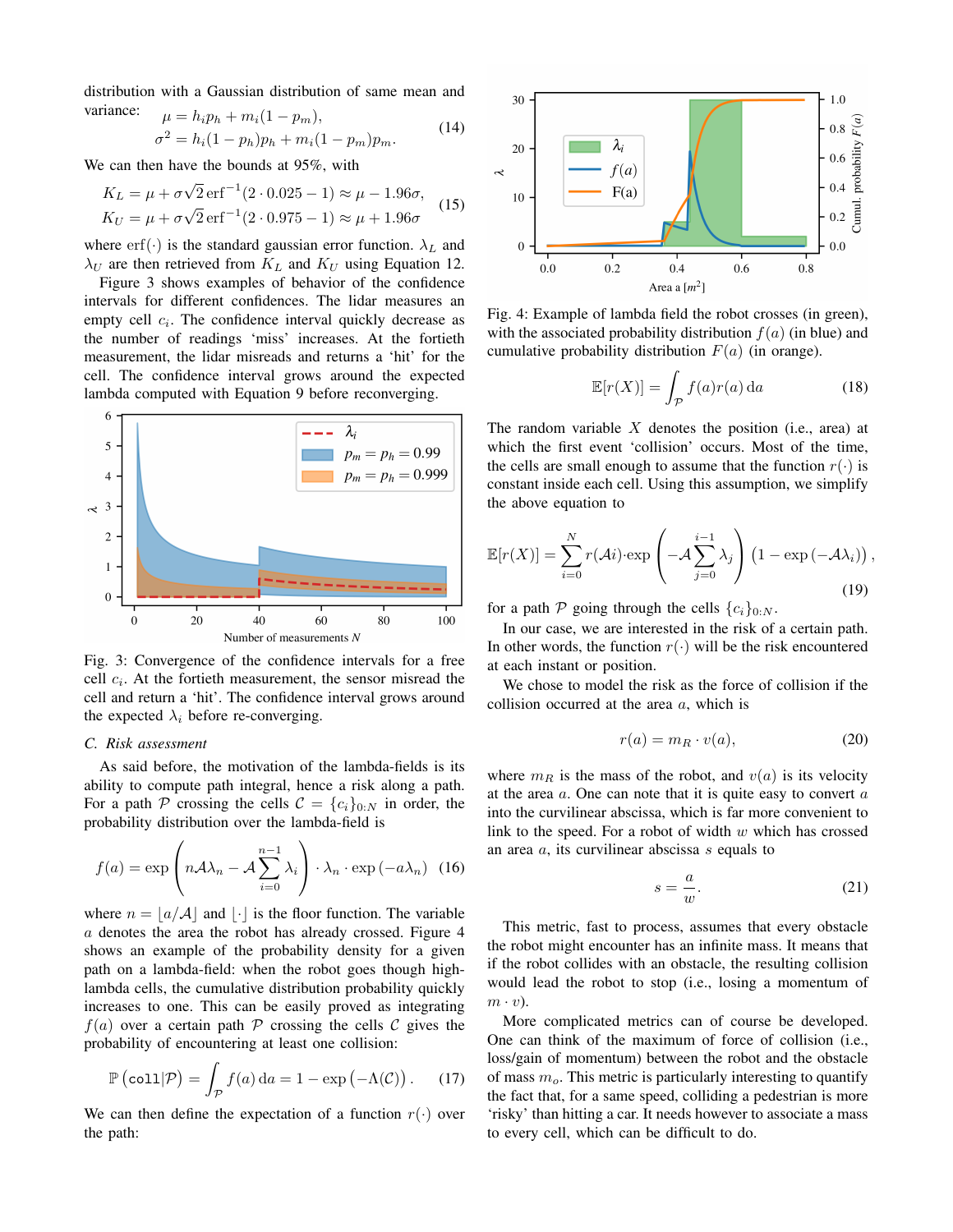## IV. SIMULATION EXPERIMENT

As done in [16] or [11], we demonstrate the validity of our framework in a robot follower scenario. The simulation allows us to perfectly control the position of the robot and the pedestrian it is following, as well as controlling the noise ratio of the sensors. As the other methods of path planning and risk assessment do not take the same risk into account, the comparison is difficult. We indeed do not seek to find the best path, but to ensure that the path the robot takes is below a certain risk limit.

The robot is equipped with a lidar and has no prior knowledge of its environment. The robot wants to follow a pedestrian. It also has no prior knowledge of the pedestrian trajectory but does know its position at each instant. The pedestrian will go through a narrow passage that the robot cannot cross without rising the risk above the maximum. It will hence have to find another way to rejoin the pedestrian.

We discretized the field into cells of size  $20 \times 20$  cm. We assumed that the robot weights 50 kg and the sensor has the probability of  $p_h = 0.99$  and  $p_m = 0.9999$  to read the right information. The value of  $p_m$  is intentionally really large since it is almost impossible for a lidar beam to entirely miss an obstacle. It is however far more possible that the lidar returns a hit for a free region (when the beam hit a raindrop, for example) We also choose to model the region of error of the lidar as a disk of area  $0.04 \text{ m}^2$ .

We chose to implement the path-planning algorithm presented in [12]. Every second, the robot samples trajectories, parametrized as a velocity v and a rotational velocity  $\omega$ applied for one second. It then chooses the best trajectory, which is the one that stays the closest to the path (from a global path planning algorithm between the robot and the pedestrian). For each trajectory, we first process its associated upper limit risk using Equation 19. All the trajectories that present an upper limit risk above the maximum risk allowed are discarded. If all of the trajectories are above the risk limit, we allow the robot to have a negative velocity and retry to find a trajectory. If none of the new trajectories is acceptable, the robot choose not to move as it is its only admissible decision. In our case, we chose that the maximum risk is  $1 \text{ kg m s}^{-1}$ , meaning that we are sure at 95 percents that the robot will not encounter collision with a force above this maximum.

Figure 5 shows the evolution of the robot across the map. After the first measurement, the robot is not confident enough about the values of lambdas around it and chooses not to move. A second later, enough measurements has been taken and the confidence intervals have been narrowed enough to allow the robot to follow the pedestrian. The pedestrian then goes through a passage too narrow for the robot: every path going in this passage are indeed above the maximum risk allowed. The robot then decides to go around the obstacle as it is its only way to safely reach the pedestrian. The robot can then rise its velocity and meet the pedestrian at the end of the course.

Figure 6 shows the risks the robot has taken along its path. We can see three main parts: The first one, between

0 s and 7 s, is when the robot follows closely the pedestrian. We can see that the robot decides not to move at the first instant, as the risk is too high. The risk lowers as the robot moves, since it takes new measurements every second. The second one, between 7s and 13s, is when the pedestrian goes through the narrow passage. The robot hence tries to follow him while being below its risk limit. We can indeed see that the robot is taking more risks in order to try to follow the pedestrian, which was unsuccessful. The robot then goes around the obstacle in the third part at  $13 s$  in order to catch up the pedestrian. The upper risk in the last part is higher since the robot evolves in an area it was not able to measure before, while increasing to the maximum its velocity (hence its risk) in order to reach as fast as possible the pedestrian. Furthermore, we see that the expected risk is zero for the whole navigation, meaning that we expect no collision at all. We are also sure at 95 percent that the force of an unexpected collision is below  $1 \text{ kg m s}^{-1}$ .

The whole framework is quite light in terms of computation. Indeed, the update of the map only needs to increment two variables per cell  $(h_i$  and  $m_i)$ . The risk assessment also only needs to sum over the cells the robot will cross for the next second, which does not ask many computations for a reasonnable cell size (i.e.,  $20 \times 20$  cm in our case).

## V. CONCLUSION

In this article, we present a novel representation of occupancy of the environment, called lambda-field. We first derived a way to fill the map, as well as confidence intervals over these values. This representation specifically allows the computation of path integrals. Using the lambda-field, we are able to compute the risk of collision over a path, defined as the force of collision. We then tested the theory in a robot follower situation, where the robot demonstrated its ability to follow the pedestrian while being below the risk limit.

Future works will add dynamic and occluded obstacles, since the robot is not alone in most of the applications.

## ACKNOWLEDGMENT

This work was funded by grants from the French program 'investissement d'avenir' managed by the National Research Agency (ANR), the European Commission (Auvergne FEDER funds) and the 'Région Auvergne' in the framework of the LabEx IMobS 3 (ANR-10-LABX-16-01).

#### **REFERENCES**

- [1] T. Fraichard, "A Short Paper About Motion Safety," *IEEE International Conference on Robotics and Automation*, pp. 1140–1145, 2007.
- [2] A. Elfes, "Using occupancy grids for mobile robot perception and navigation," *Computer*, vol. 6, pp. 46– 57, 1989.
- [3] G. K. Kraetzschmar, G. P. Gassull, and K. Uhl, "Probabilistic quadtrees for variable-resolution mapping of large environments," *Proceedings of the 5th IFAC/EURON symposium on intelligent autonomous vehicles*, 2004.